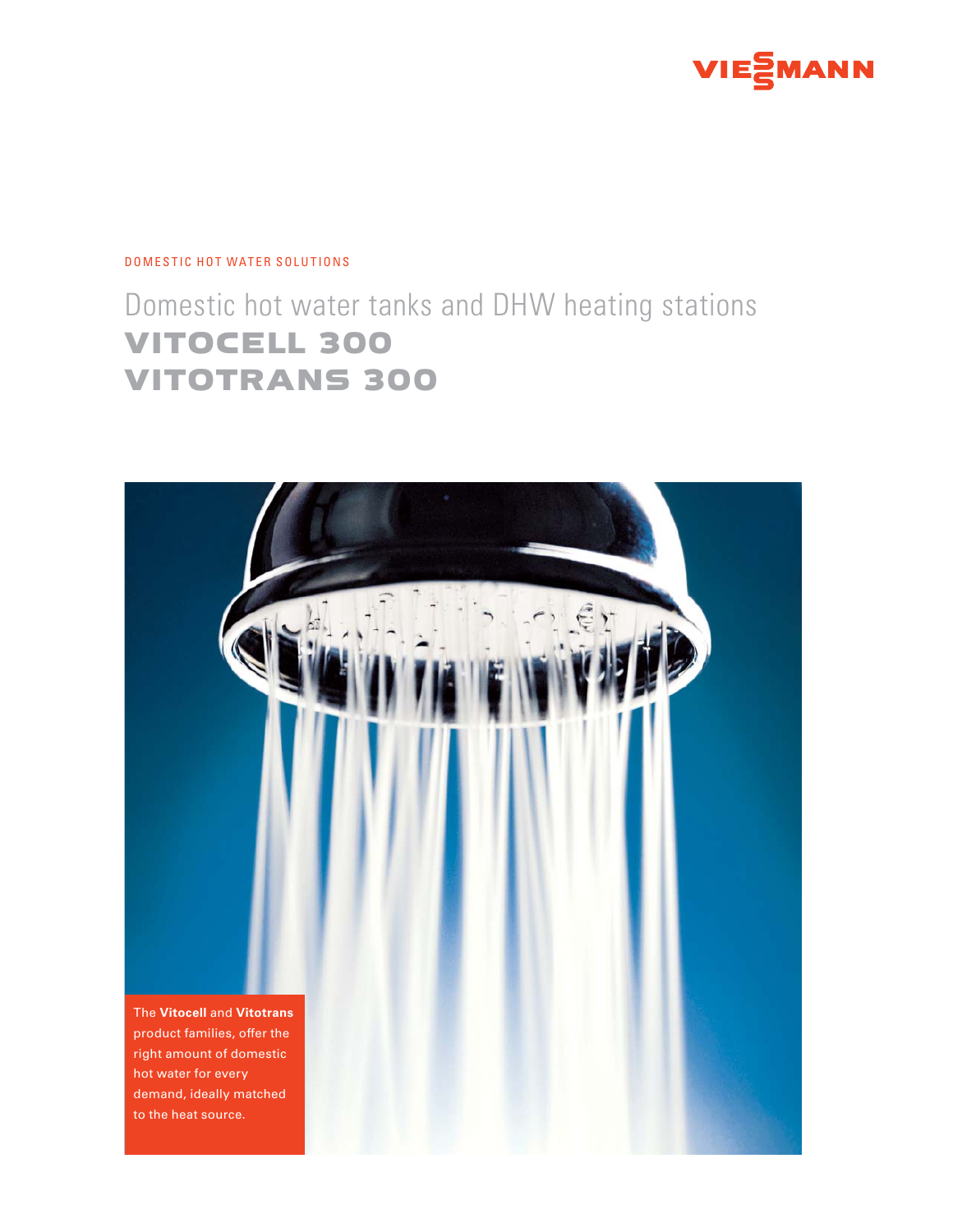### VITOCELL 300



Experience Viessmann hot water technology! Comfort, convenience and reliability in one package. Available in vertical and horizontal designs, from 42 to 119 USG / 160 to 450 liters. See how you can improve your domestic hot water comfort today.

#### BENEFITS AT A GLANCE

- + No worries Lifetime warranty for all Vitocell 300 DHW tanks.
- + Convenience Fast recovery rates ensure abundant supply of domestic hot water all day long.
- + Comfort Tank coil extends to tank bottom guaranteeing even water temperatures at all times.
- + High level of operational reliability and a long service life due to high grade stainless steel construction.
- + Extremely efficient indirect hot water production by boiler. Save up to 50% of your operating cost compared to conventional direct-fired hot water production.
- + High-performance insulation keeps standby losses and operating cost at a minimum.
- + Space-saving options: Vitocell 300-H tanks can be stacked on top of each other (350 and 450 ltr sizes). Zero clearance to combustibles for all Vitocell 300 tanks.
- + Scale- and corrosion-resistant, ideal for areas with poor water quality. Completely hygienic!
- + High-volume hot water Several Vitocell 300 tanks can be combined into tank batteries.
- + All sizes now with NPT connections

### Technical Information

| <b>Model</b>      |        |             | -V (vertical) |             |                 |                 |       | -H (horizontal) |       | -B (dual-coil vertical) |                 |
|-------------------|--------|-------------|---------------|-------------|-----------------|-----------------|-------|-----------------|-------|-------------------------|-----------------|
|                   |        | <b>EVIB</b> | <b>EVIB</b>   | <b>EVIB</b> | <b>EVIB</b>     | EHA             | EHA   | EHA             | EHA   | <b>EVBB</b>             | <b>EVBB</b>     |
| Capacity          | USG    | 42          | 53            | 79          | 119             | 42              | 53    | 92              | 119   | 79                      | 119             |
|                   | Itr    | 160         | 200           | 300         | 450             | 160             | 200   | 350             | 450   | 300                     | 450             |
| <b>Dimensions</b> | Width  | 26          | 26            | 28          | $35\frac{1}{2}$ | $25\frac{1}{4}$ | 251/4 | 323/4           | 353/4 | 28                      | $35\frac{1}{2}$ |
| (inches)          | Depth  | 25          | 25            | 261/4       | $32\frac{3}{4}$ | $42\frac{1}{4}$ | 483/4 | $62\frac{1}{2}$ | 65    | $26\frac{1}{4}$         | 323/4           |
|                   | Height | 47          | 551/2         | 681/2       | 77              | 253/4           | 253/4 | 31              | 35    | 681/2                   | 77              |
| Weight            | Ibs    | 126         | 143           | 231         | 226             | 168             | 185   | 379             | 421   | 249                     | 259             |

Note: EVIB-119 and EVBB-119 come with soft foam wrap around insulation

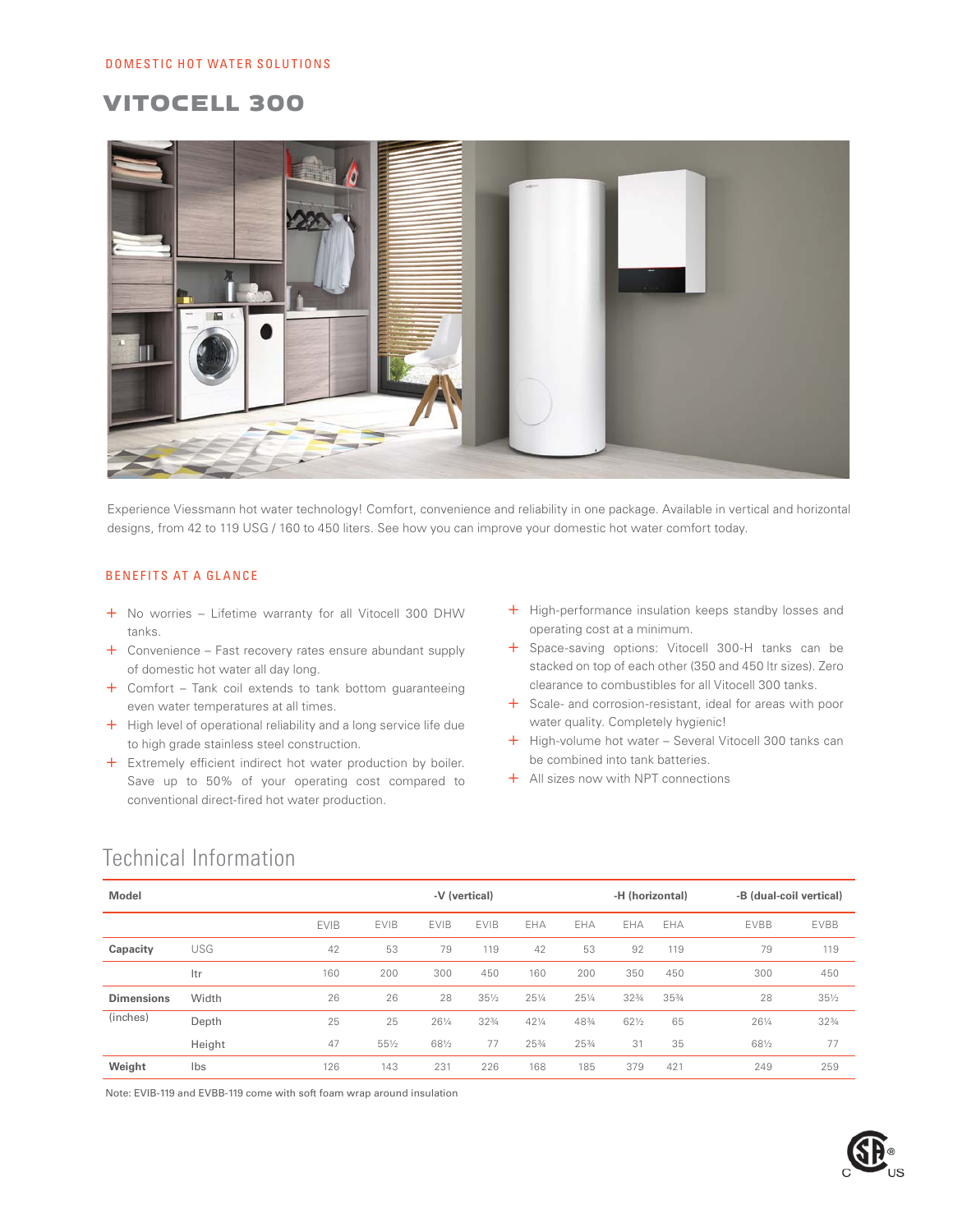

Vitocell 300-H Compact and "stackable"



Vitocell 300-V, up to 42 USG / 160 ltr capacity Vitopearlwhite

Vitocell 300-V, up to 79 USG / 300 ltr capacity Vitopearlwhite



Vitocell 300-B, dual coil up to 119 USG / 450 ltr capacity

Viessmann's vertical hot water tanks are certified with AHRI according to the Performance of Indirect-Fired Water Heaters Standard.

# AHRI Certified Performance Rating \*

| <b>Model</b>                           |                                      | $300-V$<br><b>EVIB</b> | $300-V$<br><b>EVIB</b> | $300-V$<br><b>EVIB</b> | $300-V$<br><b>EVIB</b> | $300 - B$<br><b>EVBB</b><br>Coils in<br><b>Parallel</b> | 300-B<br><b>EVBB</b><br>Coils in<br>Series** | 300-B<br><b>EVBB</b><br>Coils in<br>Parallel | 300-B<br><b>EVBB</b><br>Coils in<br>Series** |
|----------------------------------------|--------------------------------------|------------------------|------------------------|------------------------|------------------------|---------------------------------------------------------|----------------------------------------------|----------------------------------------------|----------------------------------------------|
| <b>Storage Capacity</b>                | USG (L)                              | 42 (160)               | 53 (200)               | 79 (300)               | 119 (450)              | 79 (300)                                                | 79 (300)                                     | 119 (450)                                    | 119 (450)                                    |
| <b>Heating Input</b>                   | MBH (kW)                             | 119 (35)               | 119 (35)               | 169 (50)               | 189 (55)               | 393 (115)                                               | 249 (73)                                     | 400 (117)                                    | 295 (86)                                     |
| <b>Boiler Supply Water Temperature</b> | $^{\circ}F(^{\circ}C)$               | 180 (82)               | 180 (82)               | 180 (82)               | 180 (82)               | 180 (82)                                                | 180 (82)                                     | 180 (82)                                     | 180 (82)                                     |
| <b>Heating Supply Flow Rate</b>        | GPM (LPM)                            | 14 (53)                | 14 (53)                | 14 (53)                | 14(53)                 | 14(53)                                                  | 14(53)                                       | 14(53)                                       | 14(53)                                       |
| <b>First Draw</b>                      | Gal (L)                              | 34 (128)               | 49 (185)               | 76 (288)               | 112 (424)              | 67 (253)                                                | 67 (253)                                     | 97 (367)                                     | 97(367)                                      |
| <b>First Hour Rating</b>               | GPH (LPH)                            | 223 (844)              | 238 (901)              | 345 (1306)             | 413 (1563)             | 496 (1877)                                              | 460 (1741)                                   | 613 (2320)                                   | 558 (2112)                                   |
| <b>Continuous Draw Rating</b>          | GPH (LPH)                            | 189 (715)              | 190 (719)              | 269 (1018)             | 301 (1139)             | 429 (1624)                                              | 393 (1488)                                   | 516 (1953)                                   | 461 (1745)                                   |
| <b>Standby Heat Loss</b>               | $\mathrm{P}$ F/hr ( $\mathrm{C}$ /h) | 0.8(0.4)               | 0.7(0.4)               | 0.47(0.3)              | 0.4(0.2)               | 0.6(0.3)                                                | 0.6(0.3)                                     | 0.5(0.3)                                     | 0.5(0.3)                                     |

\*AHRI Standard IWH-TS-1 based on domestic water temperature rise of 77ºF (42.7ºC ).

\*\* Series configuration is only tested to AHRI Performance Rating, not certified.

#### **Legend**

- A Vitocell 300-B B Boiler C Domestic Cold Water D Domestic Hot Water
- E Boiler Supply
- F Boiler Return







Boiler hot water connections (tank coils in parallel) Boiler hot water connections (tank coils in series)